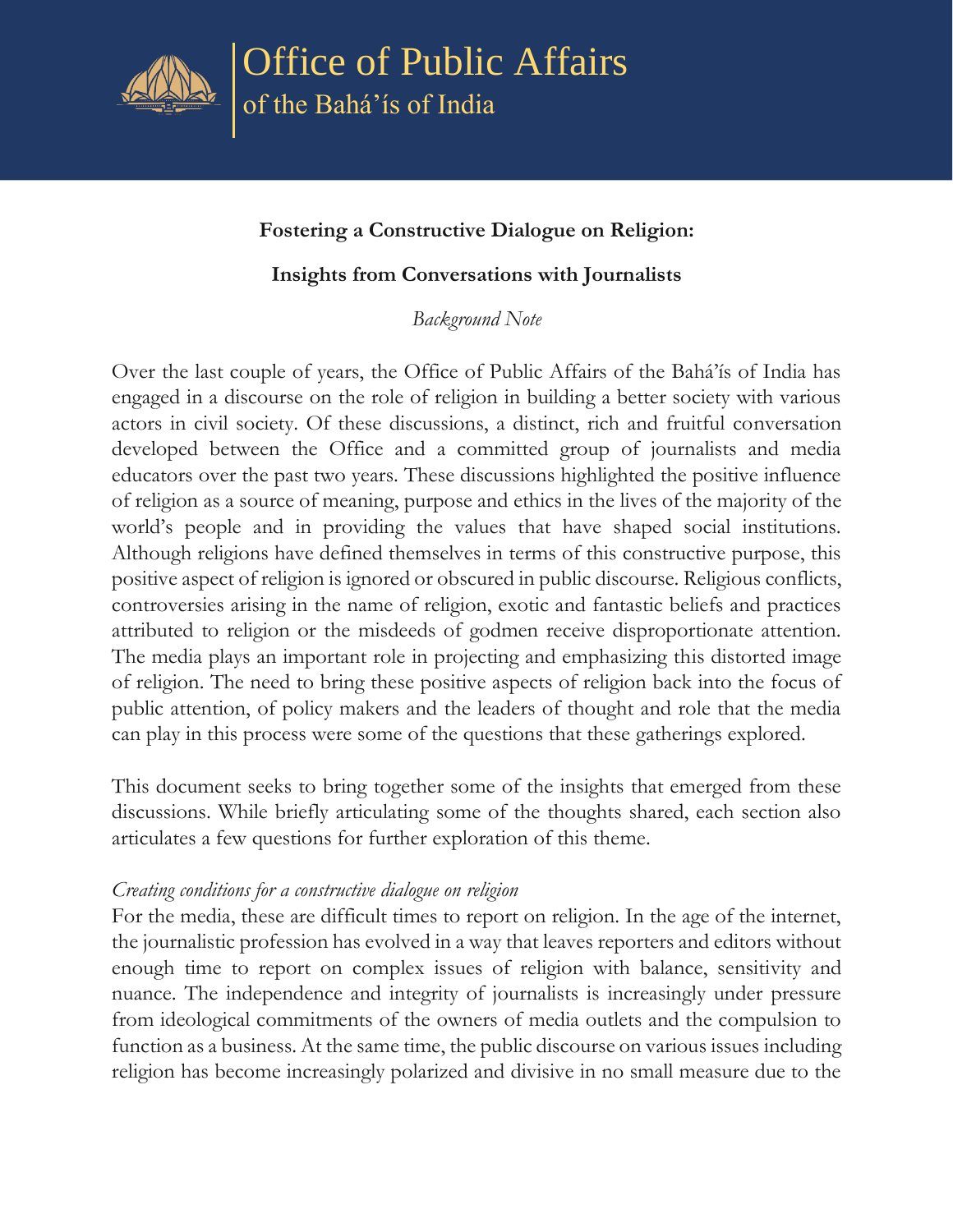influence of the unregulated domain of social media where propaganda statements and falsehoods are widely propagated.

Yet, as the journalists who participated in this discourse mentioned, despite these challenges, media persons can play a significant role in shaping popular perception of religion and in creating the conditions necessary for religion to fulfill its constructive role. It was widely agreed that media persons need to become much better informed about religion – about the history and teachings of specific religions and also the common nature and purpose of all religions. This would allow them to report on religion and developments related to it with accuracy and understanding. It would also give them the discernment to differentiate healthy expressions of religiosity from distorted and malignant expressions of it. Similarly, it would allow them to distinguish what is genuinely religious from superstition and the spurious claims of false godmen.

Some journalists discussed the possibilities for the media to promote understanding about religious communities by promoting dialogue around points of agreement between various religions. This would create the conditions of friendship and mutual understanding which would provide a conducive atmosphere to address and overcome differences. At the same time, many expressed the need for developing a vocabulary that is universal and accessible to all to communicate the spiritual and moral principles which are common to all religions. As one journalist put it, "we need a language that would talk about spiritual principles in a way that those of all faiths and even of no faith can relate to and apply in their lives."

One of the themes discussed was that the media could play a significant role in dispelling religious prejudices by the kind of stories it carries about different communities, the way communities are portrayed, the refusal to carry hate speech or stereotypes. Sometimes journalists need the sensitivity to report on certain sensitive issues in a way that "allows wounds to heal". As one journalist explained, "just because something has happened and it is newsworthy does not mean I need to report it. There are many facts which if reported in certain contexts or without sensitivity can worsen social conditions. A journalist who is committed merely to reporting facts but is blind to higher truths of the need for social harmony will do great damage."

In discussing about the issues involved in covering religion, journalists often introspected on the need to rethink certain subtle aspects of the way the media positioned itself in relation to society. As one of the journalists mentioned, some media institutions in India have adopted an adversarial posture in relation to the other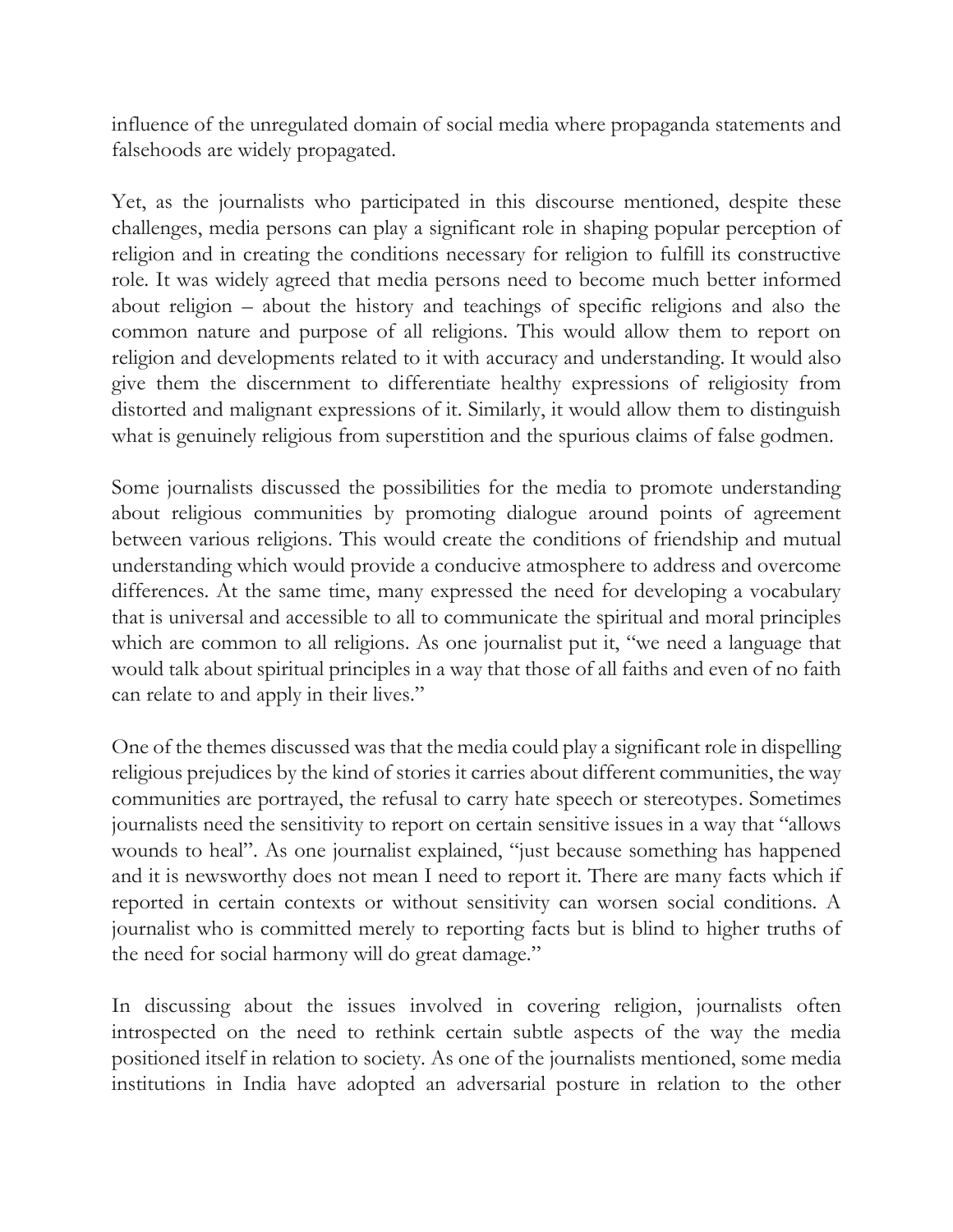institutions of society assuming that this is the only way to maintain their independence. "The media should speak like it is part of society," she mentioned. "While we must be sensitive to injustice and wrongdoing, this does not justify having a cynical posture. Reporting the truth is not only about uncovering the abuse of power or failings in individuals and systems. Noble intentions and good motives are also true but the media is wary of focusing on them for fear of seeming naïve. This is partly why negative aspects of religion receive so much media attention". Other journalists reflected on the need to report in a way that would retain people's faith in goodness and nobility. It is such faith that inspires the hope in people that their efforts can result positive social transformation.

In this regard, the following questions were raised for further dialogue: Among the greatest challenges in the present society is the flood of fake news and of propaganda that seek to foster religious prejudice. How can journalists counter this onslaught of fake news? In what ways can they facilitate inter-religious understanding and dialogue? How can they foster balanced dialogue on issues that are sensitive to particular religious communities while fosters consensus and builds on points of agreement? How can the growing polarization in public discourse be replaced with a spirit of consultation and mutual dialogue?

## *Clarifying the Role of Religion in Modern Society*

Over the past many decades, religion has become increasingly prominent in political and social life in many countries around the world. In India, the sense of dislocation and anxiety brought about by rapid social changes caused by globalization and technological change have fueled the search for a spiritual anchor to ground one's identity in an altered social reality and a quest for meaning in a world where a traditional worldview has lost its former relevance.

The journalists who participated in this discourse spoke of the need to channel this quest for spirituality for serving the common good. Religious life, they felt, needed to be interpreted in ways that related to the needs of the modern world. Speaking of the need for 'healthy interpretations of religion', one journalist spoke of the need to give greater importance to the spiritual and moral teachings of religion rather than emphasizing its rituals and practices. Without a strong grounding in spiritual teachings, these practices and rituals which served external markers of religious identity turned religion into an identity construct that could be manipulated by political interests or exploited by godmen. Media persons also discussed the need for religion to help people overcome self-centeredness, greed and the attachment to material things which were